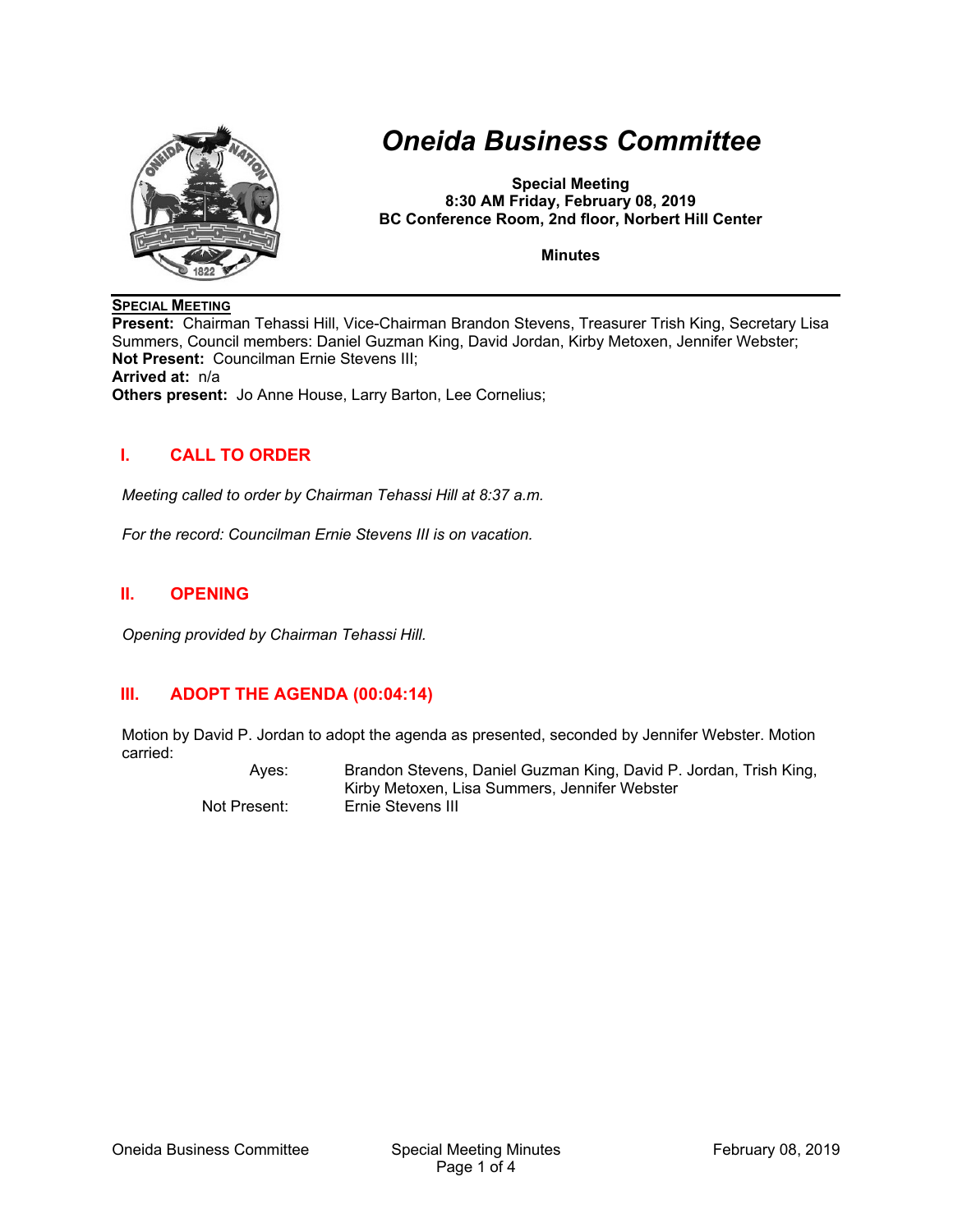#### **IV. GENERAL TRIBAL COUNCIL**

#### **A. Approve two (2) actions regarding the FY 2020 Budget (00:04:50)**  Sponsor: Lisa Summers, Secretary

Motion by Jennifer Webster to accept the revised Fiscal Year 2020 Budget Calendar as information, seconded by Trish King. Motion carried:

| Aves:        | Brandon Stevens, Daniel Guzman King, David P. Jordan, Trish King, |
|--------------|-------------------------------------------------------------------|
|              | Kirby Metoxen, Lisa Summers, Jennifer Webster                     |
| Not Present: | Ernie Stevens III                                                 |

Motion by Jennifer Webster to revise the tentative special General Tribal Council meeting to address the FY 2020 Budget from September 5, 2019, to September 16, 2019, seconded by Trish King. Motion carried:

 Ayes: Brandon Stevens, Daniel Guzman King, David P. Jordan, Trish King, Kirby Metoxen, Lisa Summers, Jennifer Webster Not Present: Ernie Stevens III

## **V. EXECUTIVE SESSION (00:13:11)**

Motion by Lisa Summers to go into executive session at 8:51 a.m., seconded by David P. Jordan. Motion carried:

| Aves:        | Brandon Stevens, Daniel Guzman King, David P. Jordan, Trish King, |
|--------------|-------------------------------------------------------------------|
|              | Kirby Metoxen, Lisa Summers, Jennifer Webster                     |
| Not Present: | Ernie Stevens III                                                 |

Motion by David P. Jordan to come out of executive session at 9:55 a.m., seconded by Lisa Summers. Motion carried:

> Ayes: Brandon Stevens, Daniel Guzman King, David P. Jordan, Trish King, Kirby Metoxen, Lisa Summers, Jennifer Webster Not Present: Ernie Stevens III

*Roll call for the record:* 

*Present: Chairman Tehassi Hill; Councilman Daniel Guzman King; Councilman David P. Jordan; Treasurer Trish King; Councilman Kirby Metoxen; Vice-Chairman Brandon Stevens; Secretary Lisa Summers; Councilwoman Jennifer Webster; Not Present: Councilman Ernie Stevens III;*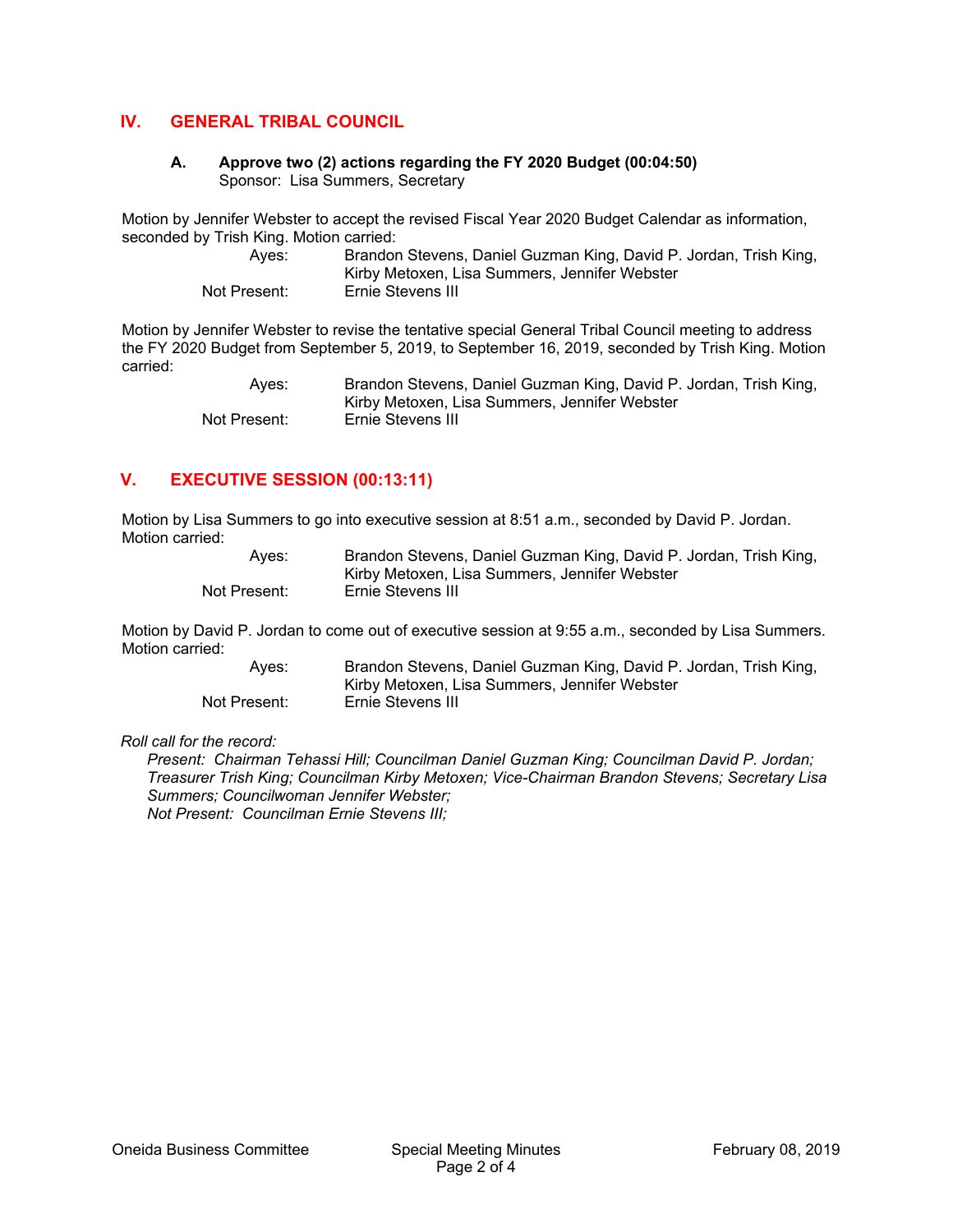#### **A. NEW BUSINESS**

**1. Determine next steps regarding various items related to Oneida Golf Enterprise Corporation (00:13:50)** 

Sponsor: Jo Anne House, Chief Counsel

Motion by Lisa Summers to adopt resolution 02-08-19-A Revised and Amended Corporate Charter of the Oneida Golf Enterprise, seconded by Jennifer Webster. Motion carried:

| Aves:        | Brandon Stevens, Daniel Guzman King, David P. Jordan, Trish King, |
|--------------|-------------------------------------------------------------------|
|              | Kirby Metoxen, Lisa Summers, Jennifer Webster                     |
| Not Present: | Ernie Stevens III                                                 |

Motion by Lisa Summers to approve the Agent Duties and Responsibilities, seconded by David P. Jordan. Motion carried:

| Aves:        | Brandon Stevens, Daniel Guzman King, David P. Jordan, Trish King, |
|--------------|-------------------------------------------------------------------|
|              | Kirby Metoxen, Lisa Summers, Jennifer Webster                     |
| Not Present: | Ernie Stevens III                                                 |

Motion by Lisa Summers to appoint Chad M. Fuss, Assistant Chief Financial Officer/Gaming, as the Agent to the Oneida Golf Enterprise for a term effective today and ending May 8, 2019, seconded by Jennifer Webster. Motion carried:

| Aves:        | Brandon Stevens, Daniel Guzman King, David P. Jordan, Trish King, |
|--------------|-------------------------------------------------------------------|
|              | Kirby Metoxen, Lisa Summers, Jennifer Webster                     |
| Not Present: | Ernie Stevens III                                                 |

Motion by Lisa Summers to accept the terms of the Management Contract between Oneida Golf Enterprise and Kemper Sports Management, seconded by Jennifer Webster. Motion carried:

| Aves:        | Brandon Stevens, Daniel Guzman King, David P. Jordan, Trish King, |
|--------------|-------------------------------------------------------------------|
|              | Kirby Metoxen, Lisa Summers, Jennifer Webster                     |
| Not Present: | Ernie Stevens III                                                 |

Motion by Lisa Summers to direct the Oneida Golf Enterprise Agent to provide a report on the Deposit, Operating, and Payroll Accounts financal minimums and LPGA contract cost within 30-days or sooner after entering into the management agreement, seconded by Trish King. Motion carried:

| Aves:        | Brandon Stevens, Daniel Guzman King, David P. Jordan, Trish King, |
|--------------|-------------------------------------------------------------------|
|              | Kirby Metoxen, Lisa Summers, Jennifer Webster                     |
| Not Present: | Ernie Stevens III                                                 |

Motion by Lisa Summers to direct the Oneida Golf Enterprise Agent to meet with the Oneida Nation's Chief Financial Officer and report on the long-term recommendations regarding the financial needs, loans at the second Executive Session meeting in October 2019, seconded by Trish King. Motion carried:

 Ayes: Brandon Stevens, Daniel Guzman King, David P. Jordan, Trish King, Kirby Metoxen, Lisa Summers, Jennifer Webster Not Present: Ernie Stevens III